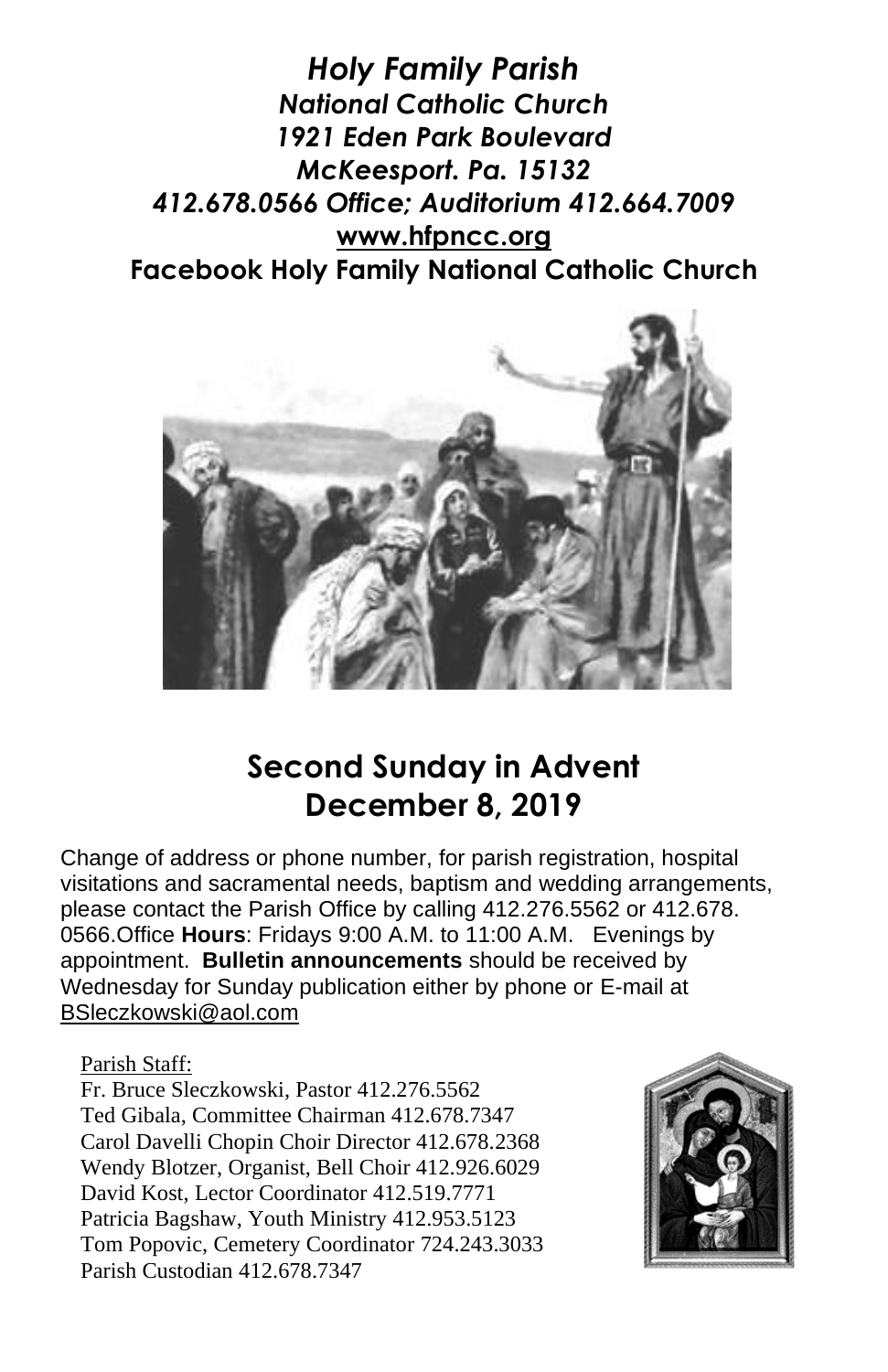### **ADVENT 2 MASS LITURGY**

| <b>OPENING HYMN</b>                                                | <b>Bulletin</b>  |
|--------------------------------------------------------------------|------------------|
| <b>Advent Wreath Lighting Ceremony</b><br>PENITENTIAL RITE         | Page 66          |
| <b>ENTRANCE HYMN</b>                                               | John 1: 6-8      |
| C: A man named John was sent from God. He came for                 |                  |
| testimony, to testify to the light, so that all might believe      |                  |
| through Him.                                                       |                  |
| R: He was not the light but came to testify to the light.          |                  |
| C: Glory be to the Father and to the Son and to the Holy Spirit.   |                  |
| R: As it was in the beginning, is now, and ever shall be, world    |                  |
| without end. Amen.                                                 |                  |
| <b>KYRIE</b>                                                       | Page 67          |
| <b>OPENING PRAYER</b>                                              |                  |
| <b>LITURGY OF THE WORD</b>                                         |                  |
| <b>First Reading</b>                                               | Isaiah 11: 1-10  |
| <b>Responsorial Psalm</b>                                          | Psalm 72         |
| R: Justice shall flourish in his time and fullness of peace        |                  |
| forever.                                                           |                  |
| <b>Second Reading</b>                                              | Romans 15: 4-9   |
| Gospel Acclamations.                                               | Luke 3: 4,6      |
| L: Alleluia, Alleluia.                                             |                  |
| R: Prepare the way of the Lord, make straight His paths; all flesh |                  |
| shall see the salvation of God.                                    |                  |
| R: Alleluia, Alleluia.                                             |                  |
| Gospel                                                             | Matthew $3:1-12$ |
| <b>SACRAMENT OF THE WORD</b>                                       |                  |
| <b>LITURGY OF THE FAITHFUL</b>                                     |                  |
| <b>NICENE CREED</b>                                                | Page 71          |
| <b>GENERAL INTERCESSION</b>                                        |                  |
| R: Lord, Hear our Prayer                                           |                  |
| <b>OFFERTORY</b>                                                   | Page 73          |
| THE GREAT THANKSGIVING                                             |                  |
| EUCHARISTIC PRAYER 4                                               | Page 88          |
| <b>LAMB OF GOD</b>                                                 | Page 97          |
| <b>COMMUNION</b>                                                   | Page 98          |
| POST COMMUNION PRAYER                                              |                  |
| <b>CONCLUDING RITE</b>                                             |                  |
| <b>DISMISSAL BLESSING</b>                                          | Page 100         |
| <b>CLOSING HYMN</b>                                                | <b>Bulletin</b>  |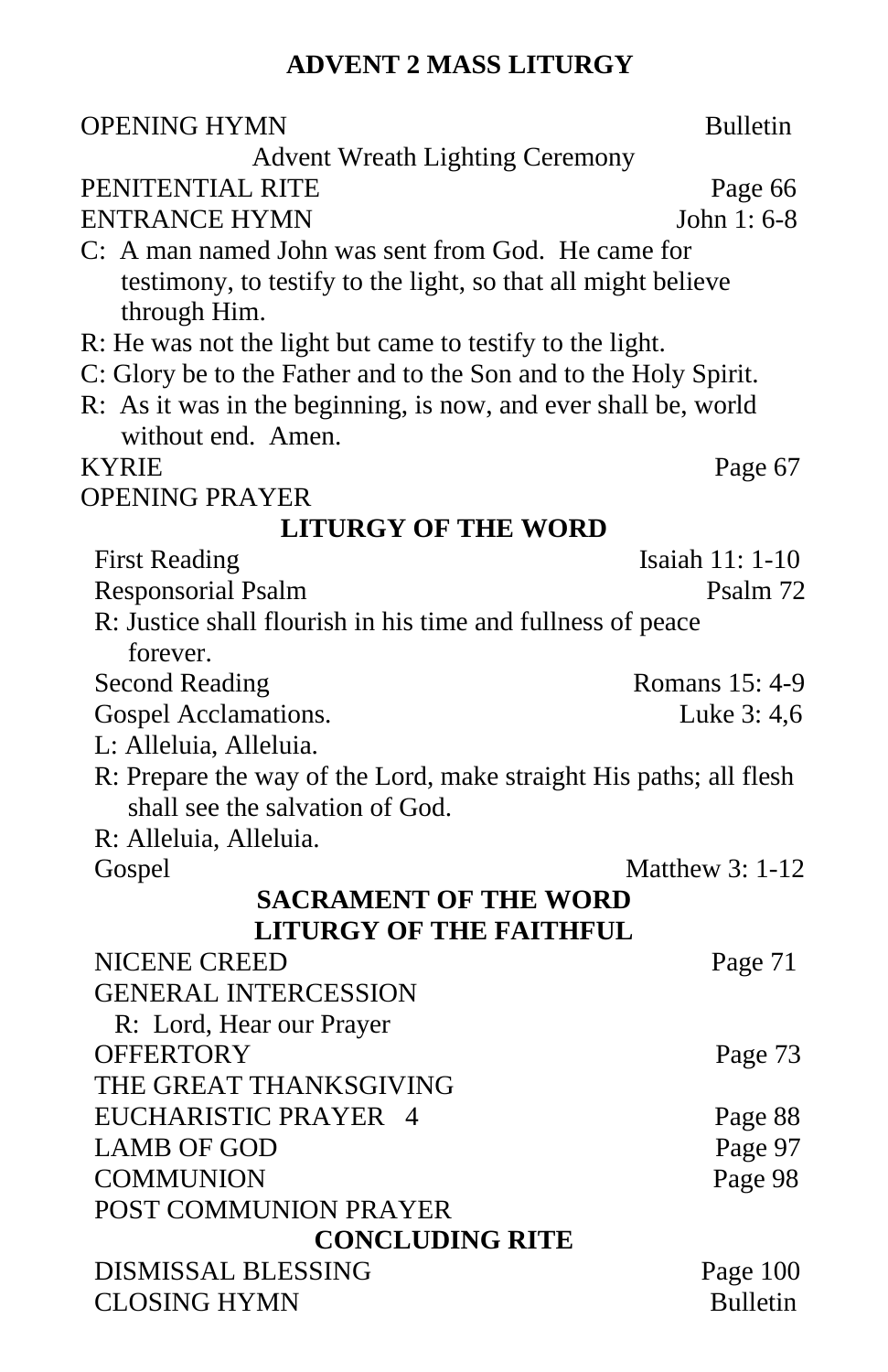### **Advent Wreath Lighting Ceremony Second Sunday-Hope for those who are weary!**

- L: The Light shines in the darkness
- **R: But the darkness has not overcome it.**
- L: During Advent our weary souls seek God's daily strength.
- **R: The Lord gives strength to the weary and increases the power of the weak.**
- L: We grow weary when fear overshadows faith.
- **R: The Lord gives strength to the weary and increases the power of the weak.**
- L: We grow weary when destructive actions erupt in the world.
- **R: The Lord gives strength to the weary and increases the power of the weak.**
- L: For all of us feeling weary this Advent season.
- **R: Grant that we might have the peace of Christ as we wait, the love**
- **of Christ as we act and the grace of Christ as we speak.**

### Christ, Be Our Light!

A Candle Lighting Ceremony for Advent



L: Today we light two candles. The first candle illuminate's patience in the areas of our lives where God has called us to wait. The second candle extends the promise of strength to all who feel weary and weak in the shadows of this world. As we continue our Advent journey, may our hope be kindled as the light grows brighter.

### **Light Candles**

**Closing Prayer**: God of mercy and compassion, scripture says that if we draw near to you, you will draw near to us. In a shadowy world where human weakness and weariness reside, we ask for you to draw near and dispel the darkness around us. May the light of this season illuminate our hope, strength, and steadfast endurance as we await the coming savior. We pray this in the name of Christ the Lord. Amen.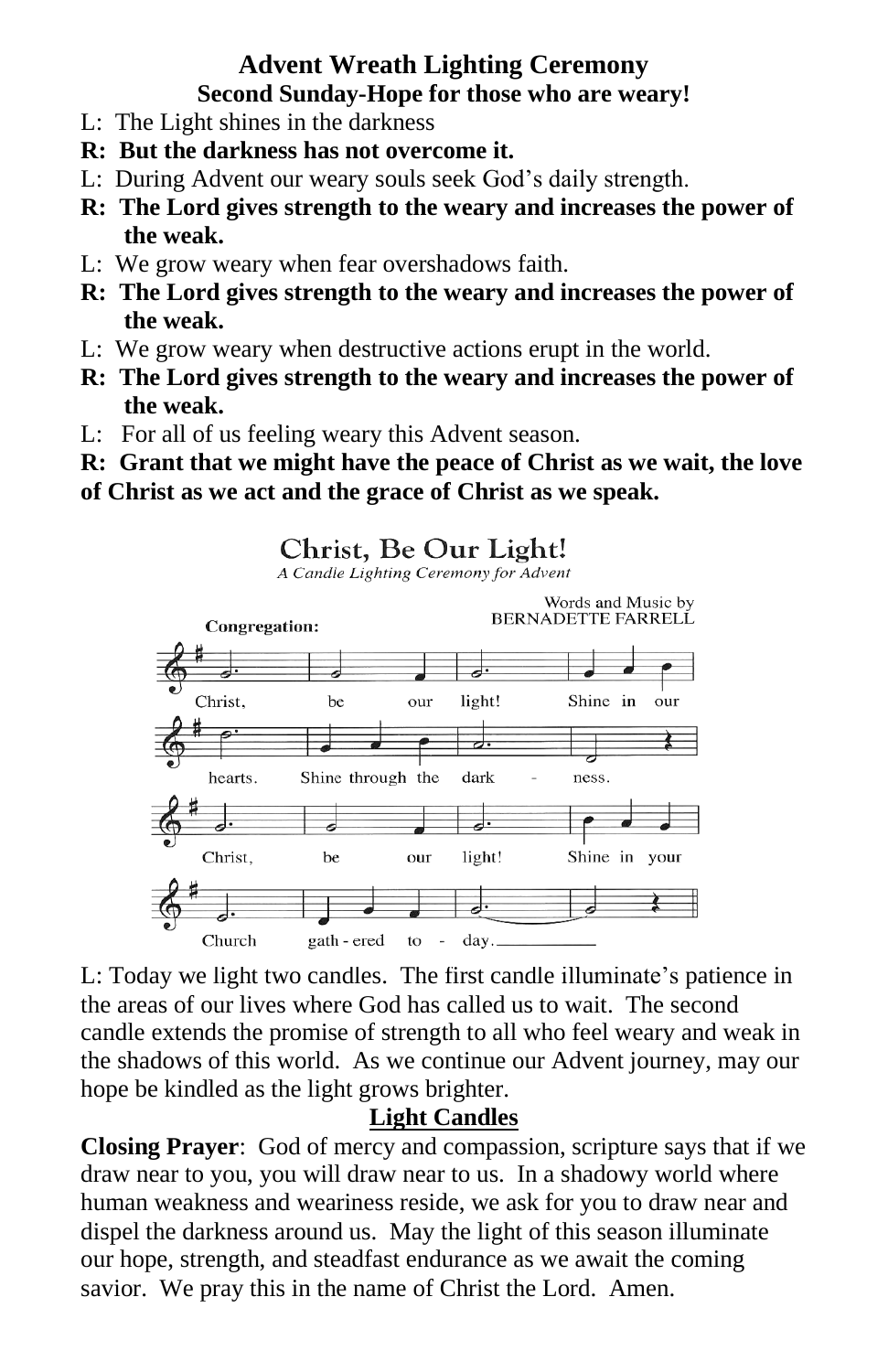### **Opening Hymn: "On Jordan's Bank"** PNCC Hymnal # 20

On Jordan's bank the Baptist's cry announces that the Lord is nigh; awake and hearken, for he brings glad tidings of the King of kings. Then cleansed be every breast from sin; make straight the way for God within, and let each heart prepare a home where such a mighty Guest may come.

For thou art our salvation, Lord, our refuge and our great reward; without thy grace we waste away like flow'rs that wither and decay. To heal the sick, stretch out Thine hand and bid the fallen sinner stand; shine forth and let thy light restore earth's own true loveliness once more.



**Closing Hymn: "Lo, How A Rose E're Blooming"** PNCC Hymnal #81

Lo, how a Rose e'er blooming from tender stem hath sprung! Of Jesse's lineage coming, as men of old have sung. It came, a floweret bright, amid the cold of winter; When half spent was the night.

Isaiah 'twas foretold it, the Rose I have in mind, With Mary we beheld it, the Virgin Mother kind. To show God's love aright, she bore to them a Savior, When half spent was the night.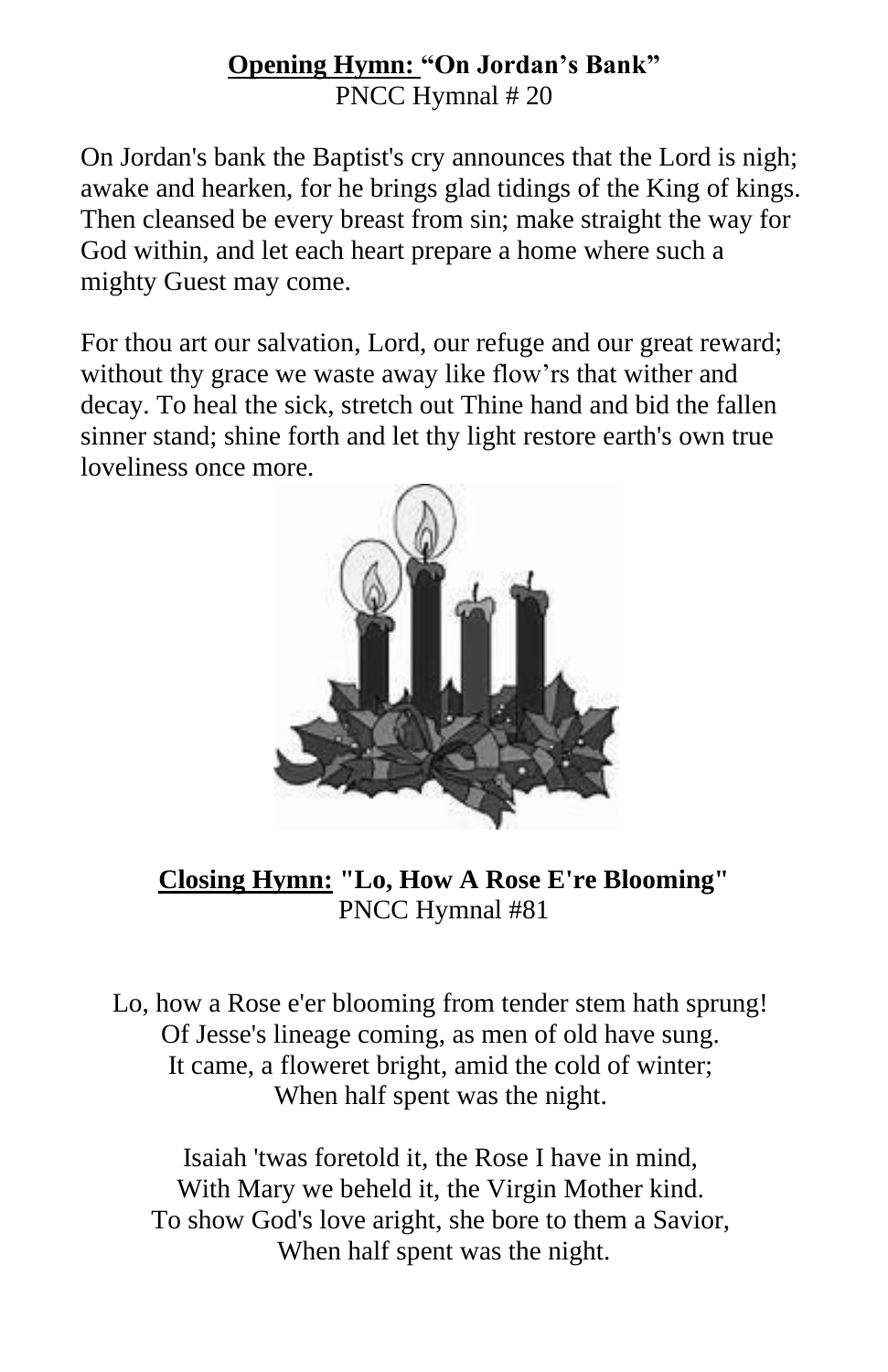| <b>This Week</b>                                      |                 |
|-------------------------------------------------------|-----------------|
| <b>Sunday, December 8, 2019</b>                       | <b>Advent 2</b> |
| <b>Mission Collection</b>                             |                 |
| Confession                                            | 8:30 A.M.       |
| <b>Advent Wreath Lighting</b>                         |                 |
| <b>Holy Mass</b>                                      | 9:00 A.M.       |
| +Irene Jugan Int. David & Sandy Kost; +Mildred        |                 |
| <b>Budziloski Int. Terry Allen</b>                    |                 |
| <b>SOCL Classes</b>                                   | $10:15$ A.M.    |
| <b>SAMBS</b> Meeting                                  | 10:15 A.M.      |
| Fellowship Hour                                       | 10:15 A.M.      |
| <b>Holy Mass</b>                                      | 11:00 A.M.      |
| <b>Wednesday, December 11, 2019</b>                   |                 |
| <b>Bible Class</b>                                    | $6:00$ P.M.     |
| Frederic Chopin Choir Rehearsal                       | 7:00 P.M.       |
| <b>Thursday, December 12, 2019</b>                    |                 |
| <b>Annunciation Bell Choir Rehearsal</b>              | 6:30 P.M.       |
| <b>Saturday, December 14, 2019</b>                    |                 |
| <b>Church Christmas Decorating</b>                    | 9:00 A.M.       |
| (will need help Friday morning @ 10 A.M. to bring     |                 |
| decorations up to the worship center so not to        |                 |
| interfere with the Breakfast with Santa in the parish |                 |
| hall)                                                 |                 |
| <b>Sunday, December 15, 2019</b>                      | <b>Advent 3</b> |
| Confession                                            | 8:30 A.M.       |
| <b>Advent Wreath Lighting</b>                         |                 |
| <b>Holy Mass</b>                                      | 9:00 A.M.       |
| +Dorothy Gibala Int. Ted & Janis Gibala; +Edmund      |                 |
| <b>Adamek</b> Int. Brian & Neil Stahurski             |                 |
| <b>SOCL Classes</b>                                   | 10:15 A.M.      |
| <b>Holy Mass</b>                                      | 11:00 A.M.      |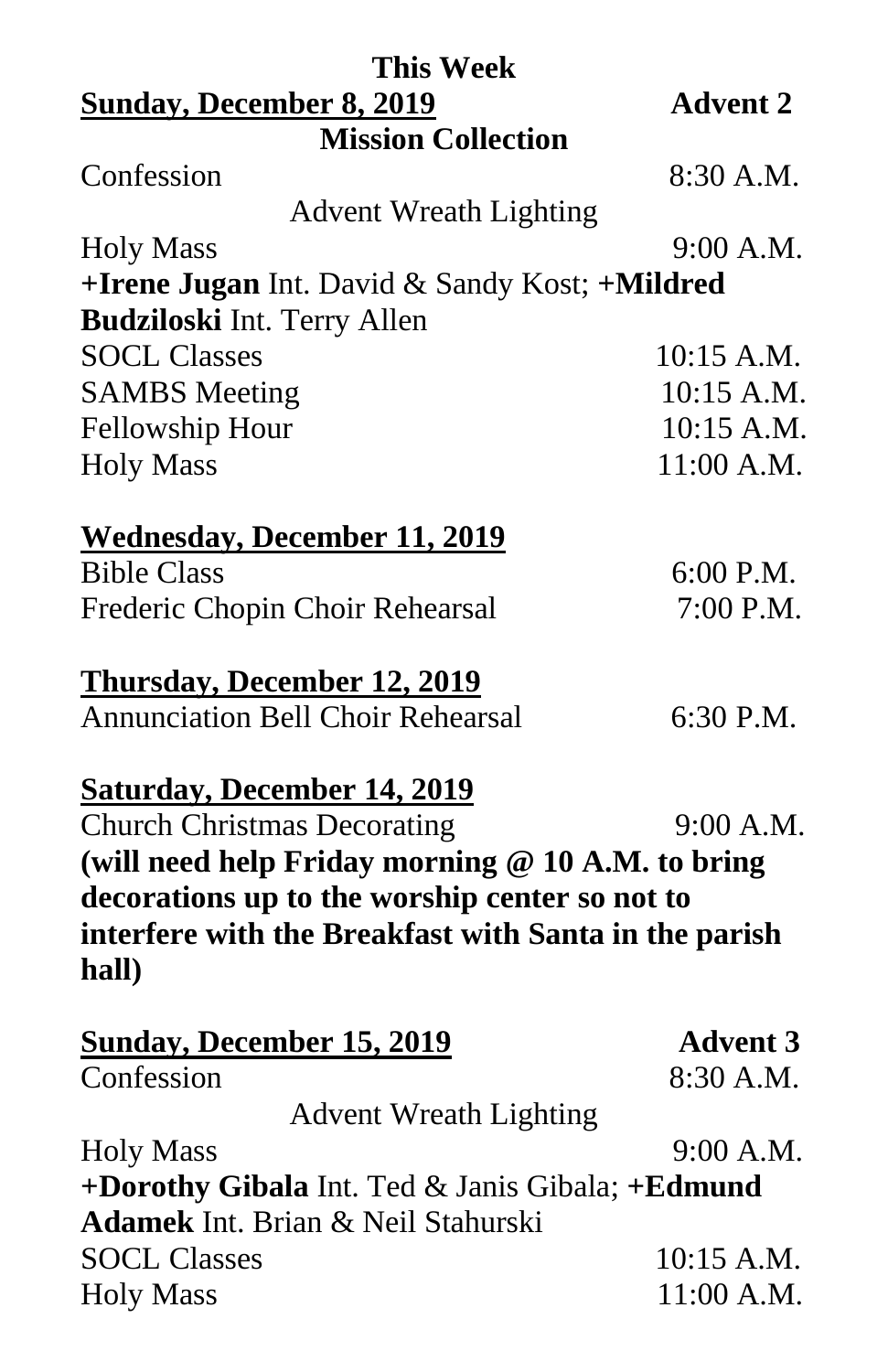## **Today's Sunday Ministry**

Greeter: C. Trumpe A. Fioravanti Lectors: Youth Team B. & L. Zaucha Ushers: S. Tadajski & D. Crouch J. Wagner

**9:00 A.M. 11:00 A.M.**

**Next Sunday Ministries**

**9:00 A.M. 11:00 A.M.**

Greeter: M. Sleczkowski A. Fioravanti Lectors: Yellow Team B. Zaucha Ushers: L. Guy & J. Bagshaw J. Wagner

## **Winter Clothes-less Clothes Drive**

The United YMSR is conducting clothes drives throughout our national Church asking all parishes to help in this winter clothes drive ending January  $20<sup>th</sup>$ . Holy Family YMSR Branch 70 is participating. Since our local organizations no longer accept bulk used clothing, it was decided to have a clothes-less clothes drive giving the proceeds to McKeesport charities, the Intersection and Salvation Army where they can use the money for what they need. Located in the back of the Church will be boxes designated for financial donations. All checks are to be made out to the Holy Family YMSR Branch 70.

## **Christmas Poinsettias**



Envelopes are available to purchase your Memorial Christmas Poinsettias for the Church. Price still the same as last year, \$12.00.

## **Angel Tree**

All Gifts should be under the Angel Tree today. With your generosity, who have made a child happy this Christmas. Thank you to Rosemary Pociask and Ashley Griffiths for their coordination of the Angel Tree.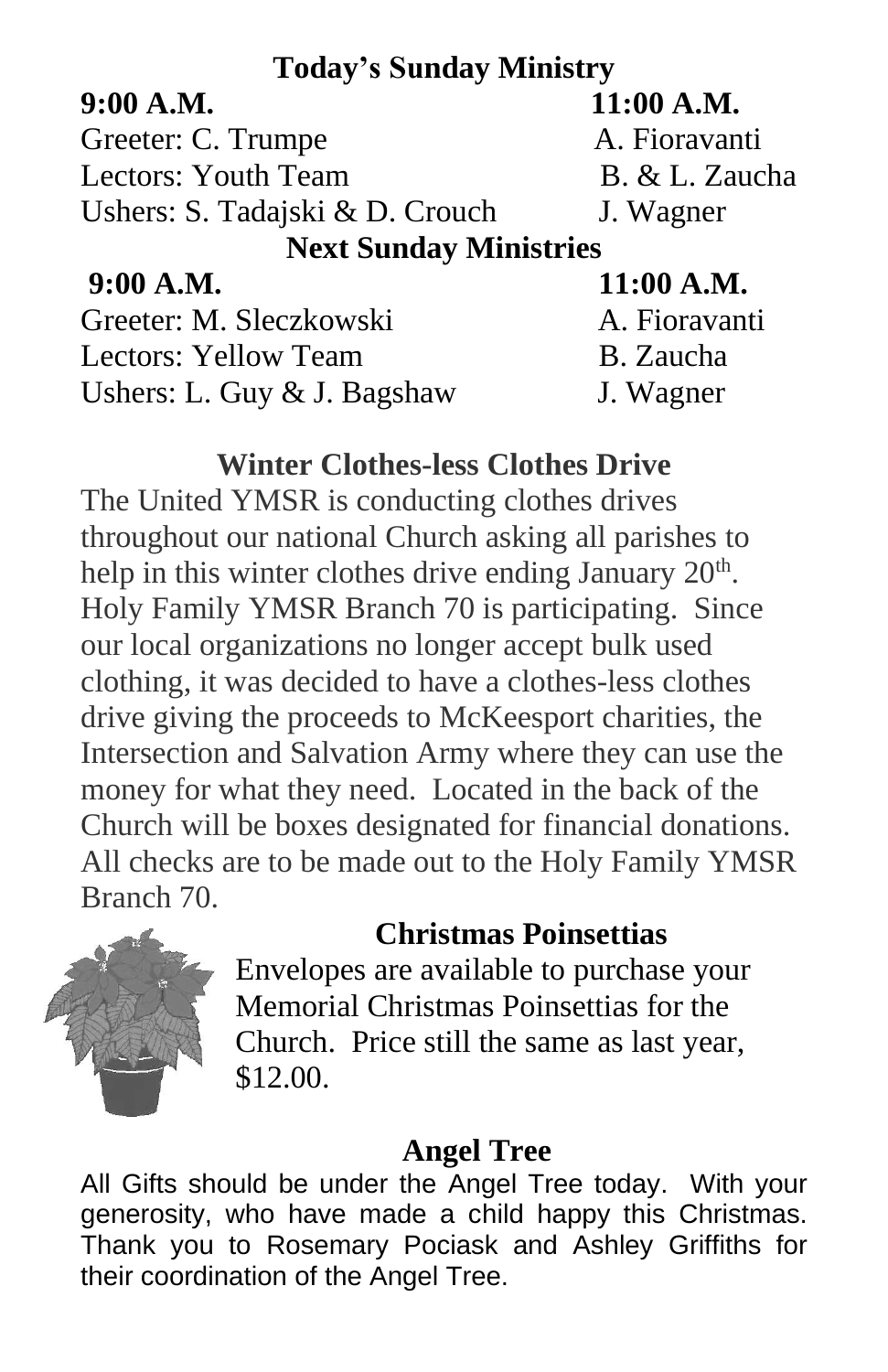"At Home with the Word" for 2020 books are available. See Dave Kost or Fr. Bruce to pick up yours. Price \$10.00

## **"Is Your Heart Prepared for a King"**

Our Annunciation Bell Choir along with the Bethesda Chancel Choir will be performing a special Cantata Sunday, Dec.  $15<sup>th</sup>$  at 11:00 AM in the Bethesda U.P. Church 314 S Third Avenue, Elizabeth, PA. The community is invited and a Social Hour to follow.

### **Breakfast with Santa**

Saturday, December 14, 2019 Holy Family Parish Hall 8:30 AM -12:30 PM Adults \$8.00 (14 and older) - Children \$5.00 (3 to 13) under 2yrs. Free



Sponsored by McKeesport High School Tiger Band, Orchestra and Guard Boosters Call Jen Wos @ 412.377.8929 or Jen [Martino@412.280.6119](mailto:Martino@412.280.6119) for registrations.

### **CHRISTMAS OPLATEK IS AVAILABLE IN THE PARISH NARTHAX**

*Father would like to take this opportunity to thank those who sent sympathy cards to him upon the recent passing of his sister Maxine Juliano. Father will share the kind words with his family. Again, thank you and God bless.*

### **Christmas Eve Procession**

It has been a long- standing parish tradition of having our parish youth process with the Nativity figurines on Christmas Eve. We encourage parents to bring their children to participate. SAMBS Ladies are also expected to participate in the Christmas Eve Processions